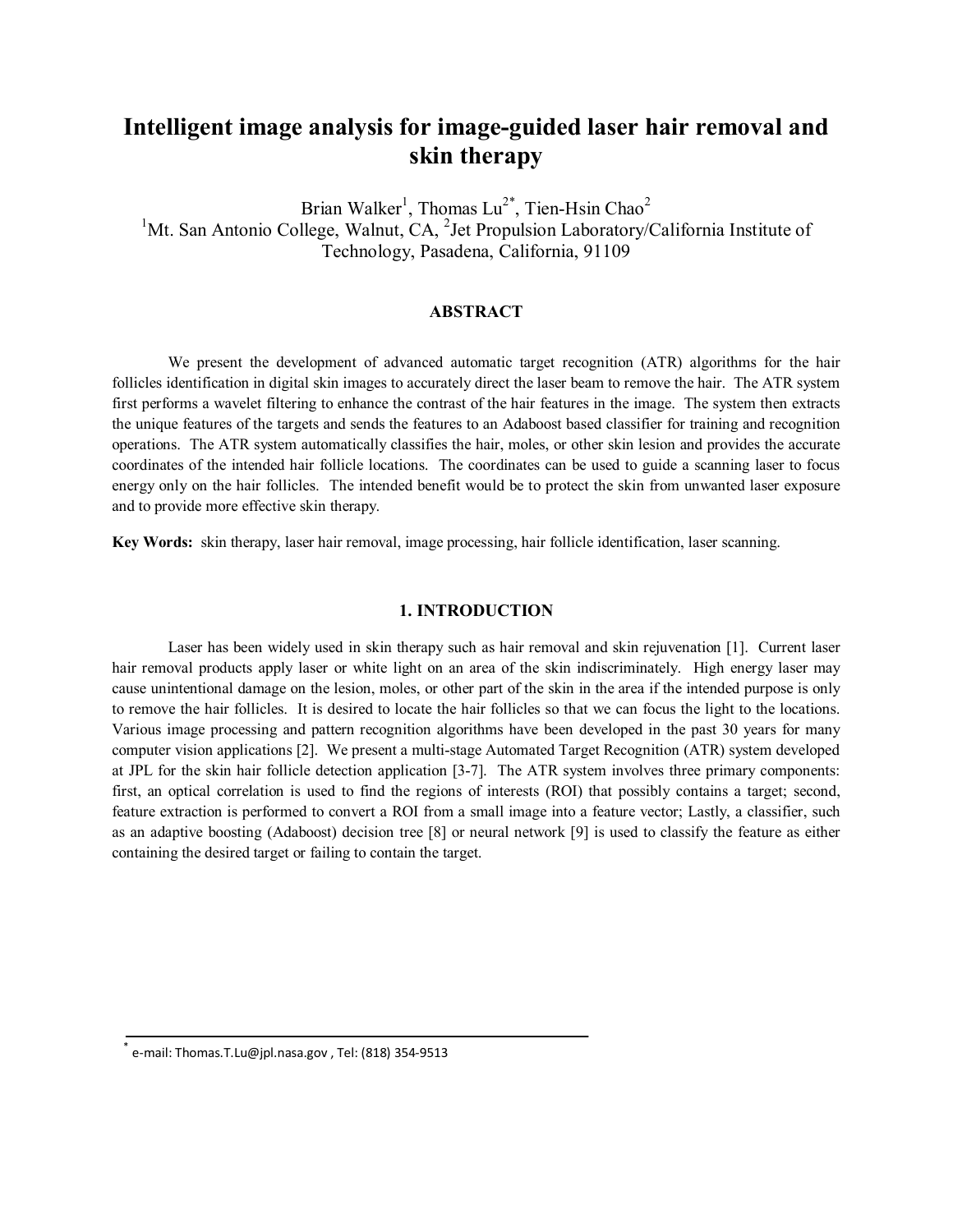### **2. AUTOMATIC TARGET RECOGNITION ARCHITECTURE**

#### **2.1 Optical correlation using wavelets**

Wavelets are commonly used in signal analysis and compression algorithms because of their ability to encode both spatial and frequency information [10]. The most common method for correlation of a data stream with a wavelet is to integrate the product of the incoming data stream and the wavelet which is to be correlated in the following manner:

$$
W_{\Psi}(f(x))_{(a,b)} = \int\limits_{-\infty}^{\infty} W(x,a,b)f(x)dx \qquad (1)
$$

Where  $W(x,a,b)$  is the particular variant of the mother wavelet with parameters 'a' and 'b', and f(x) is signal to be identified. The parameter 'a' serves to stretch the wavelet horizontally, and the parameter 'b' changes the center point of the wavelet. To understand how this process works, take for example the  $f(x) = \sin(x)$  in Figure 1 (a), and  $W(x,a,b)$  = the negative of the second derivative of a Gaussian function, commonly called the Mexican hat wavelet in Figure 1 (b).



 *Figure 1: Comparison of a sine wave and a Mexican hat wavelet: (a) a plot of sine function (b) a plot of the Mexican hat wavelet* 

Using a range of scaling factors from 1 to 20, we can see the correlation between the two functions in Figure 2, is created. The horizontal axis is the same axis as the original sine wave, and the vertical axis is the scaling factor of the wavelet. Dark areas in the graph represent weak correlation, and bright locations indicate strong positive or negative correlation. It is clear from this plot that a scaling factor of 13 results in very bright maximums for the central peak and valley of the sine function in Figure 1 (a). In this manner it is possible to determine both the scale, and location of a feature in a given signal. If the scale is known in advance, it is possible to accurately determine the location of a feature.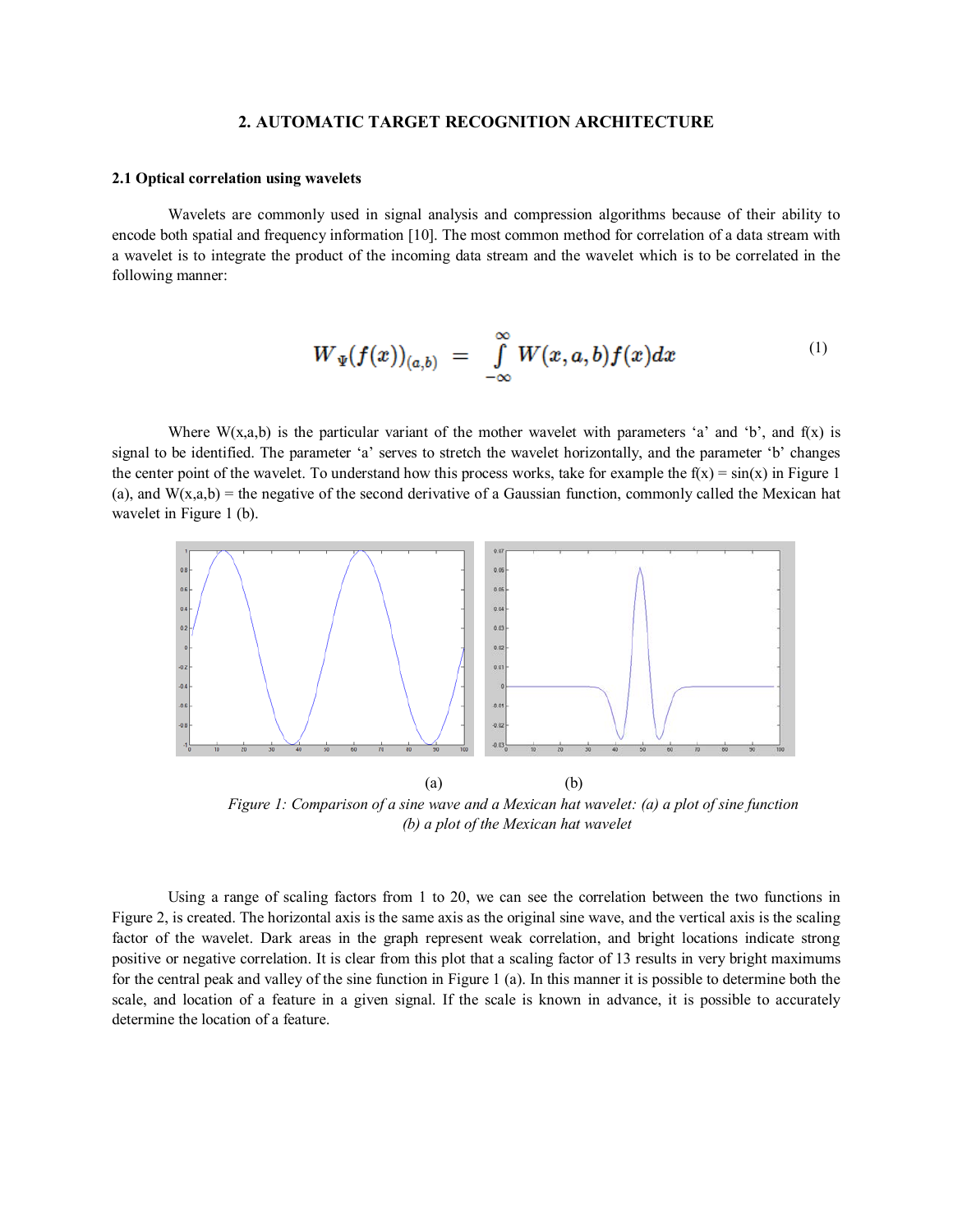

*Figure 2 – the correlation plot corresponding to a continuous wavelet transform of a sine function. The plot includes scaling factors 1 to 20.*

# **2.2 Feature Extraction**

If a computationally intensive algorithm is run on a large data set, the processing time quickly becomes unreasonable for a real time device. This encourages the use of optical correlation, such as the wavelet transform to divide the image into regions of interest and non-interest. This quick analysis facilitates a more thorough investigation of the image. Once these interesting regions are chosen, a smaller subset of data can be extracted and processed further. Each element in this subset is known as a feature vector, and the selection of appropriate features to include in that vector is integral to successful classification.

A feature vector initially is constructed from a square of pixels centered on the region of interest found in the optical correlation stage. This square is in fact a small image cut from the original image, on which further mathematical analysis can be performed. Some common features include the standard deviation, mean, mode, skewness and kurtosis of pixel values. Additional features may include the entropy, properties obtained from morphological operations, information contained in the frequency domain, and many others.

#### **2.3 Classification using Adaptive Boosting**

Boosting is a machine learning algorithm which applies many weak learners together to create a strong learner. A weak learner is a discriminator which is able to successfully categorize targets and non-targets at least better than 50% of the time. Adaptive Boosting is a common algorithm using this premise, and its application can be understood from the following images.

As shown in Figure 3, consider a set of feature vectors consisting of a 2-tuple of Cartesian coordinates, the first image shows a dataset, which has been bisected by a weak learner. The majority of the white dots are on the lower side of the line, thus the learner has successfully separated some of the non-targets (gray dots) from the targets (white dots). The second image shows 5 weak learners operating on the same data set, it is clear that the majority of the targets are contained inside of the pentagon, and that the majority of the non-targets are outside the pentagon. This concept can be generalized to n-dimensional space, thus accommodating feature vectors of arbitrary dimension.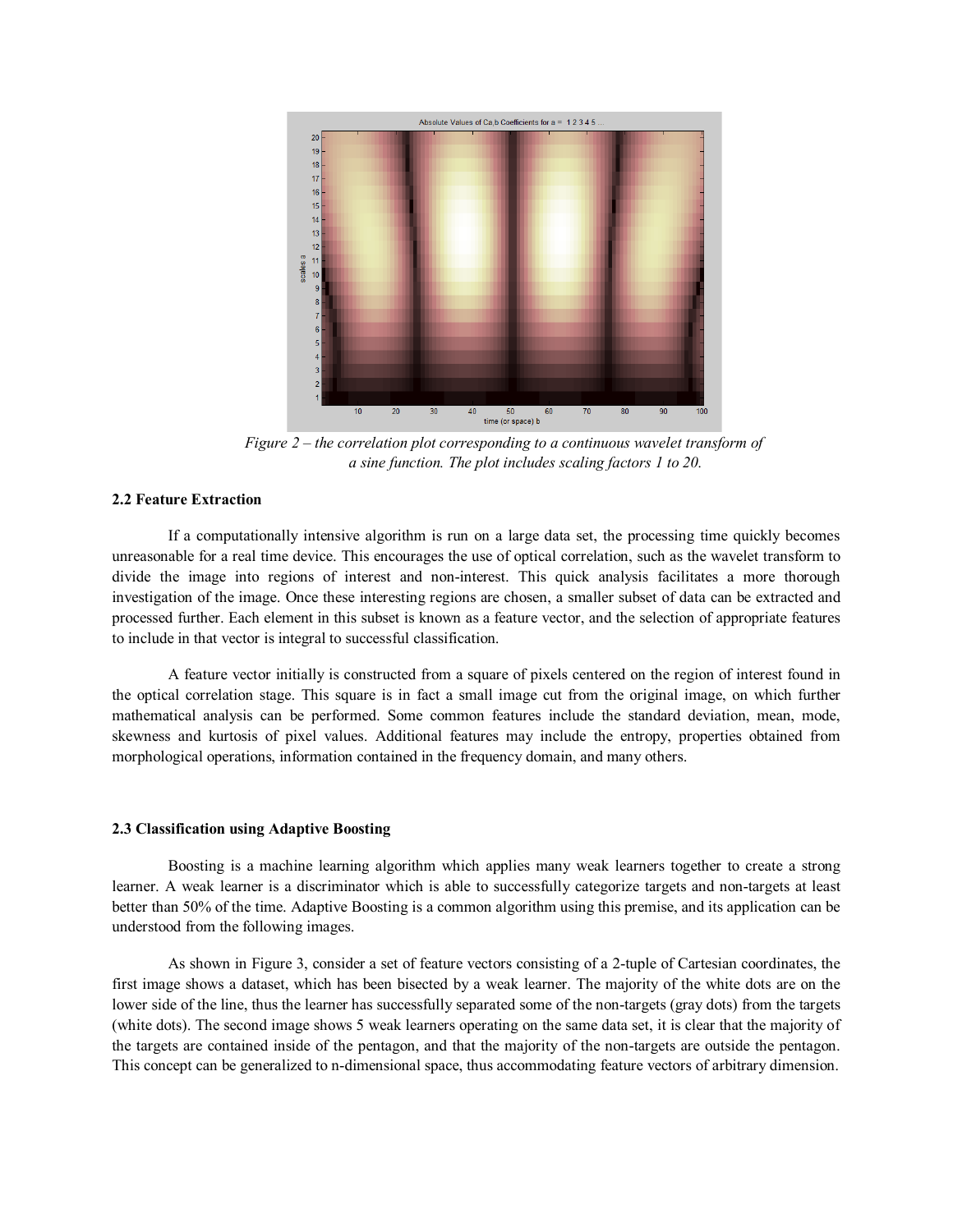

*Figure 3 – Illustration of the adaboosting principle: (a) representation of two classes of objects in white and gray dots; (b) trying to segment white and gray dots using a linear fit (weak learner); (c) application of 5 linear fits successfully segments the data.* 

# **3. APPLICATION TO HAIR FOLLICLE IDENTIFICATION**

#### **3.1 Correlation of follicles with a Mexican hat wavelet**

For the purposes of hair follicle identification, it is important to understand the nature of the image in numerical form. Take for example the following image in Fig. 4 (a).





*Figure 4: An image of the hair follicles: (a) high resolution picture of human skin; (b) the same image as a surface plot.*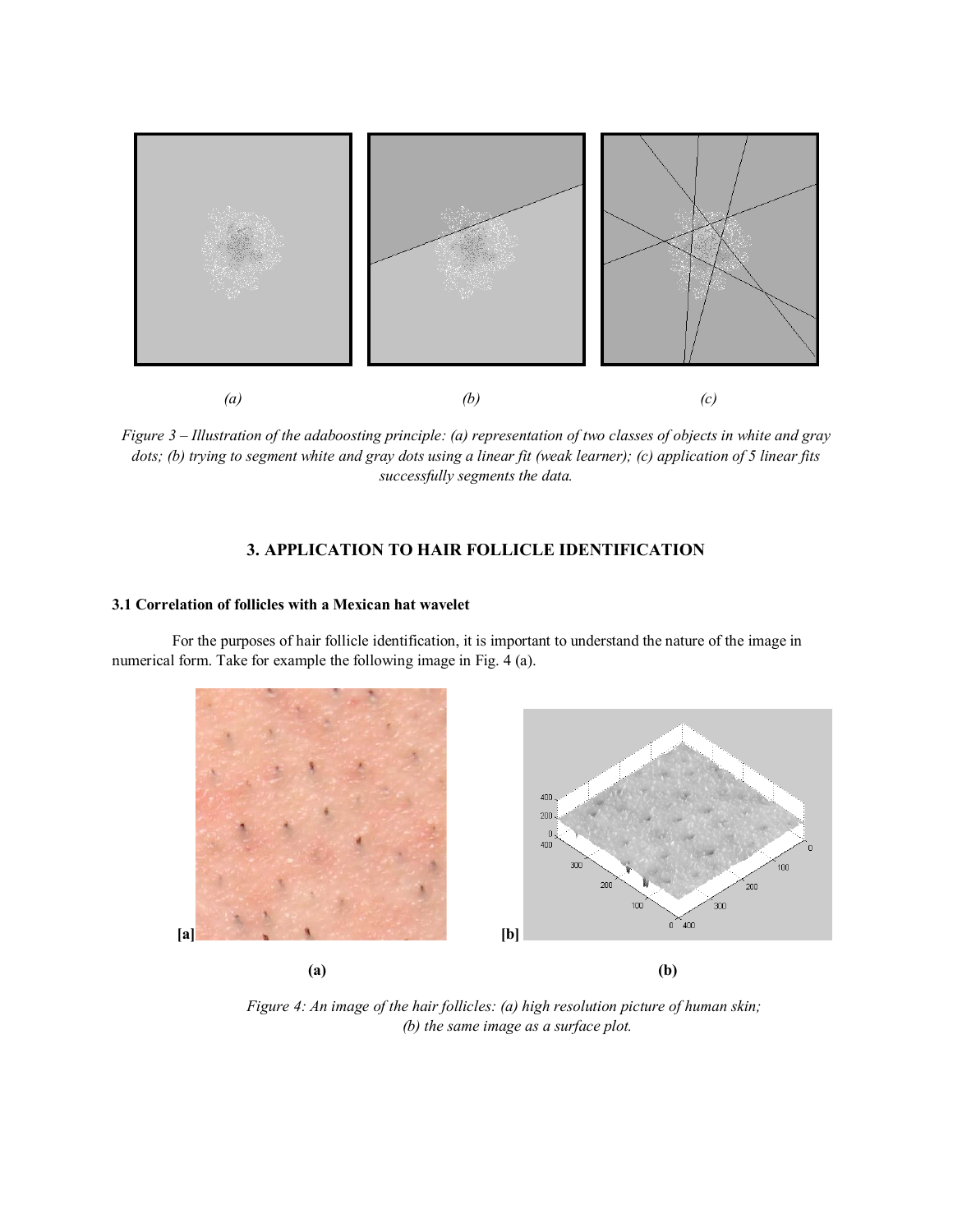Figure 4 (a) presents a number of hair follicles on which we can observe a trend. When this image is converted to grayscale, and then plotted as a surface in three dimensions, Figure 4 (b) is obtained. Immediately evident is that the regions from the original image that contain hair follicles are now local minima in the surface plot. This fact is even more evident when a single hair follicle is viewed in cross section in Figure 5 (a).

This trend very nearly resembles an inverted version of the second derivative of a Gaussian wavelet, commonly referred to as a Mexican hat wavelet, Figure 5 (b). Though there is some jaggedness to the edges of the real data, the wavelet transform should be able to correlate these two functions very nicely. When the input data, Figure 5 (a), is operated on using a continuous wavelet transform, the result is the following plot in Figure 6.



*Figure 5 : (a) a plot of the cross section of a hair follicle; (b) a plot of the Mexican hat wavelet.*



 *Figure 6: A plot of the correlation between the Mexican hat wavelet and the cross section of the hair follicle using scaling factors of 1-25.*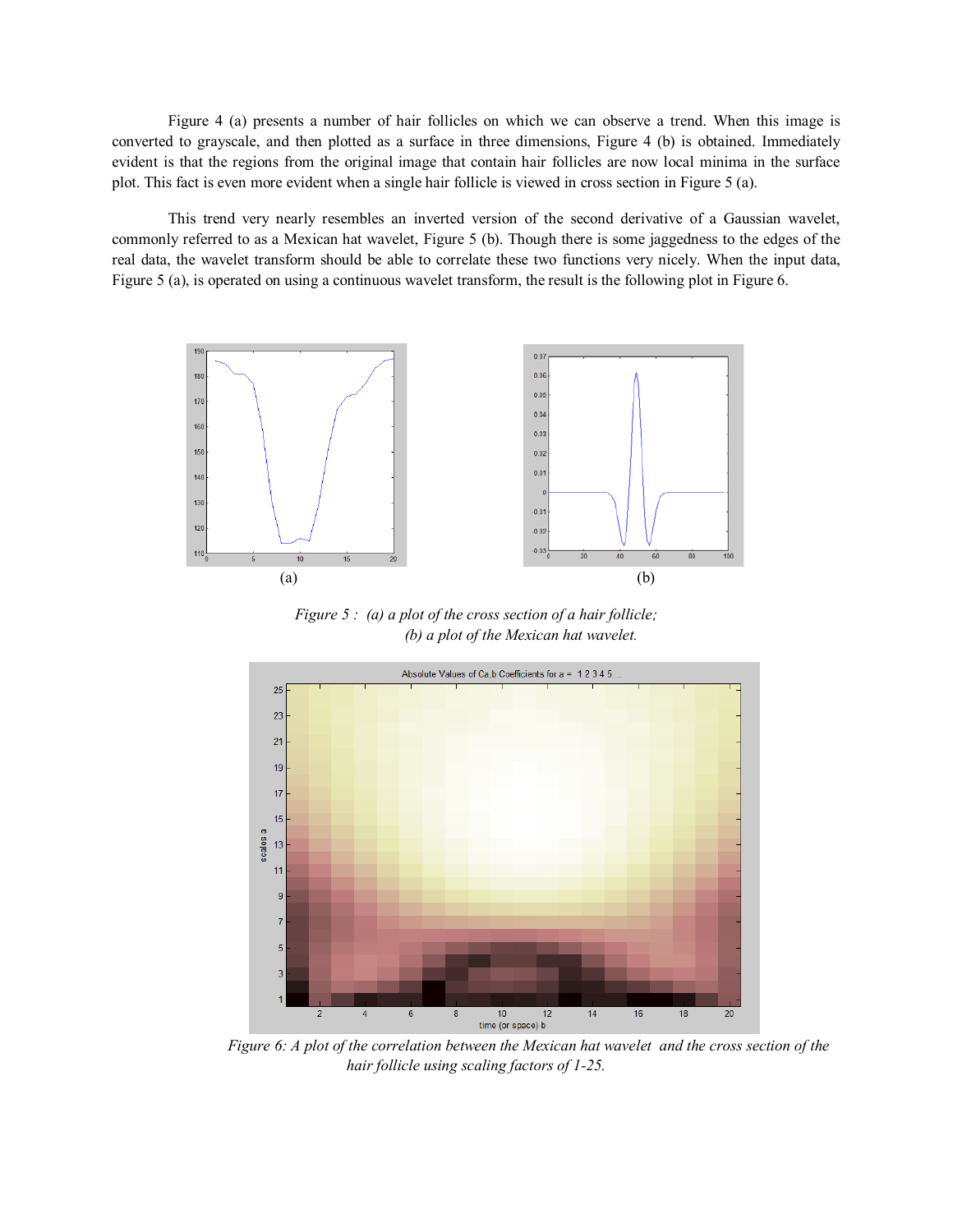It is apparent from Figure 6, that the hair follicle is most strongly correlated with a scaling factor of 15-17, so inclusion of those scales in the optical correlation phase will improve performance.

Figure 7 demonstrates how the output from the continuous wavelet transform can be used to isolate hair follicles in a grayscale image. Image [a] is the original test image in grayscale; image [b] is the correlation image that results from a continuous wavelet transform, using scales 15-17, of the image. Negative correlation peaks have been removed for clarity. Image [c] is the grayscale image [a] with a contour plot of image [b] superimposed. It is clear from image [c] that the continuous wavelet transform is capable of finding hair follicles in the image, with a tolerable level of error.



*Figure 7: Experimental results of wavelet enhancement of hair follicle features. (a) the original skin image in grayscale; (b) the output from the wavelet optical correlation stage; (c) an overlay of a threshold and contour map of (b) onto (a).*

#### **3.2 Selection of appropriate features**

The wavelet correlation gives regions of interest (ROIs) from the image. The next step is to extract features from the ROIs for hair follicles identification.

For this particular implementation of target recognition, the following feature vectors were chosen.

- 1. Entropy A statistical measure of the randomness present in the region of interest.
- 2. Skewness A statistical description of the distribution of pixel values present.
- 3. Mean The average of the pixel values.
- 4. Standard Deviation A measure of how widely distributed the pixel values are.
- 5. Feature Area A morphological operation that describes how large of a region contains pixels which are more than two standard deviations below the mean.
- 6. Euler Number A morphological operation which is equal to the number of individual elements in an image minus the number of holes in those elements.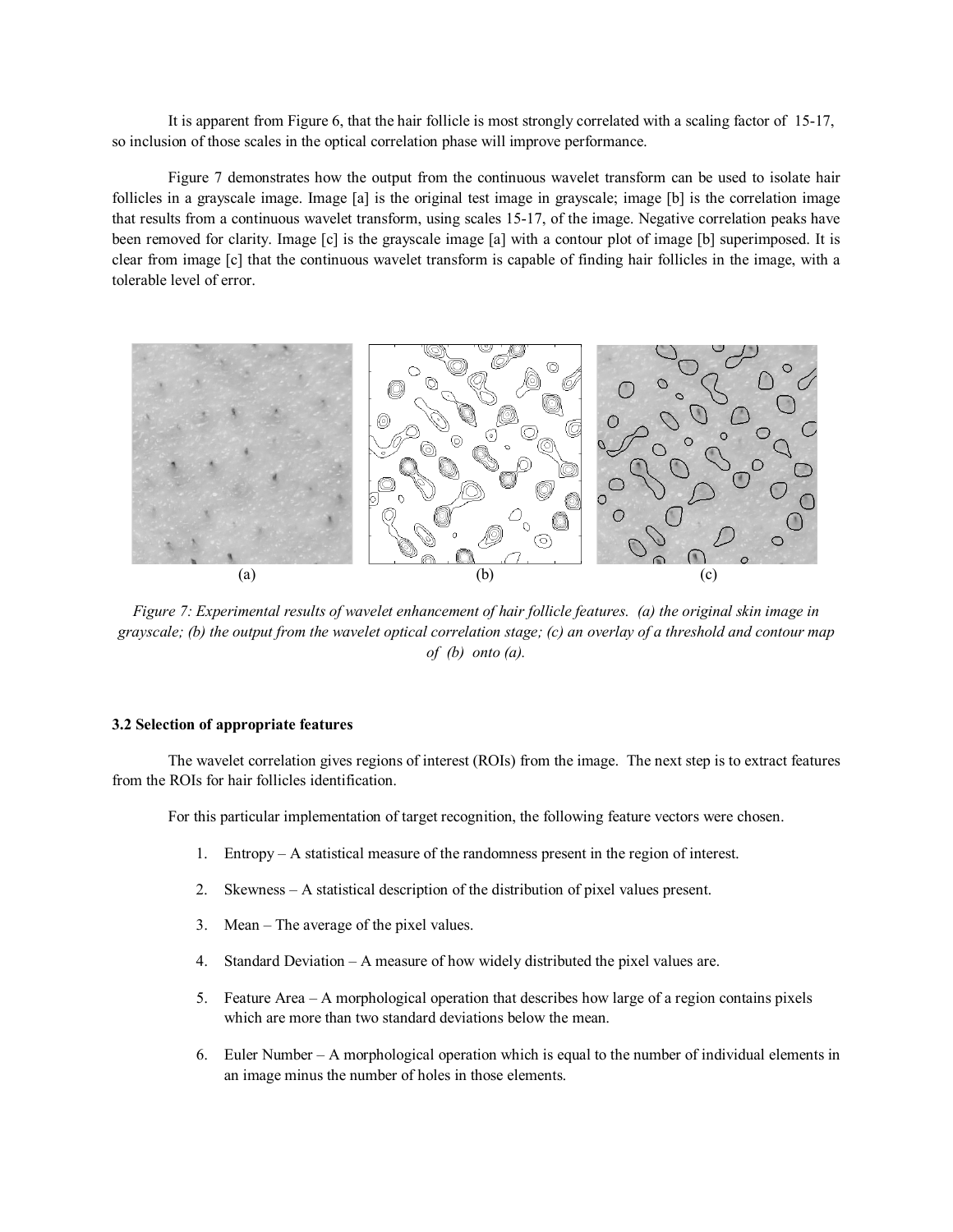- 7. Frequency Amplitude Ratio An operation which compares the maximum positive height and negative height of the real part of the Fourier transform of the region.
- 8. Minimum Value The lowest value pixel present in the feature.
- 9. Correlation Peak The average of all of the pixels in the correlation plane associated with the feature.
- 10. Peak to Side Lobe Ratio The ratio of the correlation peak to the average of the elements adjacent to the feature.

Figure 8 shows the typical regions of interest found in a skin image. The region in Figure 8 (a) does not contain a hair follicle, whereas the region in Figure 8 (b) does. This may be visible to the naked eye, but by using feature vectors it is now visible in the form of data. Figures 8 (c) and (d) contain the feature vectors associated with regions (a) and (b), and there are several notable differences. First, the magnitude of the entropy of region (b) is nearly double that of region (a). Second, the sign of the Skewness is opposite for each region. Third, the



*Figure 8: Comparison of feature vectors in the ROIs: (a) a region of interest not containing a follicle; (b) a region of interest that does contain a follicle; (c) feature vector for the ROI in (a); (d) feature vector for the ROI in (b).*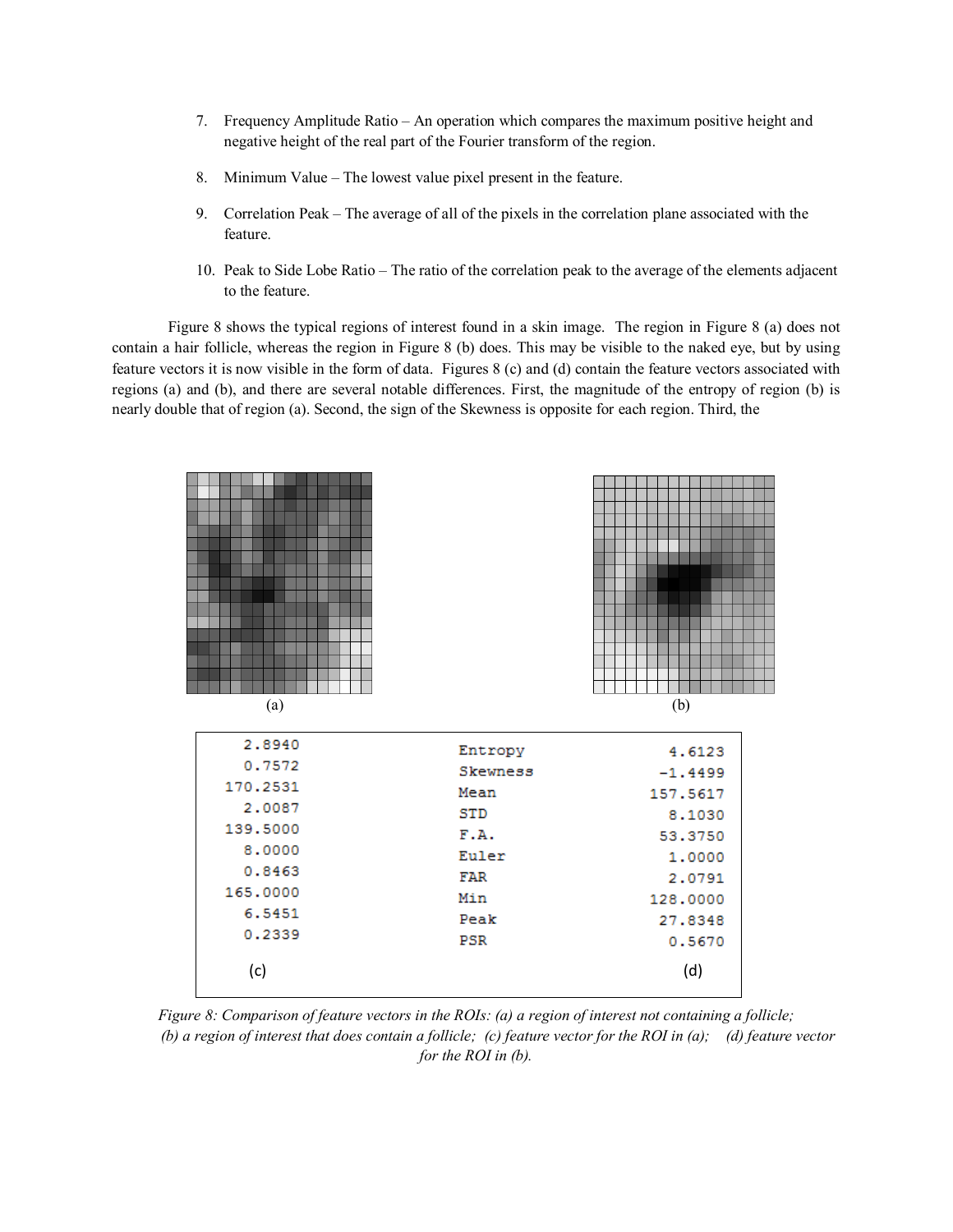standard deviation for region (b) is more than 4 times as large as (a). Fourth, the feature area is much smaller in region (b). Fifth, the Euler number is unity for the region (b), and much larger for region (a). Finally, the correlation peak for region (b) is much higher than the correlation peak for region (a).

These 6 major differences in feature vectors allows for successful differentiation between the two images. Other images have different values for their feature vectors, and those features which did not vary significantly in these images may play a more significant role in other images.

#### **3.3 Adaboost classification**

In the multi-stage ATR system, we intentionally set the threshold low in the first stage optical correlation operation in order not to miss any true target. The output from the optical correlation stage inherently contains many false positives. These false positives can be reduced significantly through the application of adaptive boosting in the later stage of the ATR process.

Figures 9 shows the processing of the image from its raw state, (a), the output from the first-stage wavelet optical correlation, (b), and the results after the last-stage adaptive boosting is applied, (c). The gray boxes indicate the false positives; and the black boxes are confirmed target locations identified by the processor. Comparing Figures 9 (b) and (c), we can see that many false positives are eliminated by the adaboost process. It is important to note that the final image is not completely free from false positives. In Figure 9 (c), it contains 16 false positives, 10 of which are overlapping true positives and can be removed with further processing, 2 of which are due to the ground truths not containing follicles at the borders of the image, which leaves 4 false positives un-accounted for. These may in fact be hair follicles that are not apparent to the naked eye, and as the truth checking is based on human observation, they would not be found in the ground truths list.



*Figure 9: Identification of the hair follicles by a three-stage ATR system: (a) the original skin image; (b) an image of the skin with squares indicating regions of interest from the first-stage optical correlation, gray boxes indicate false positives, and black indicates true positives; [c] the output after the third-stage adaptive boosting is applied.* 

When the same process is applied to skin that is exposed to a higher level of ambient lighting, the following images are produced in Figure 10. We can see the results from Figure 10 (c) have less false positives. It is clear that lighting conditions play a significant role in eliminating the duplication of true positives found in the first image, but it is also apparent that there may be some hair follicles that are not being found. This is a preferable situation to the one where all of the follicles are found, because as was mentioned earlier, the lasing of a false positive could result in unnecessary tissue damage.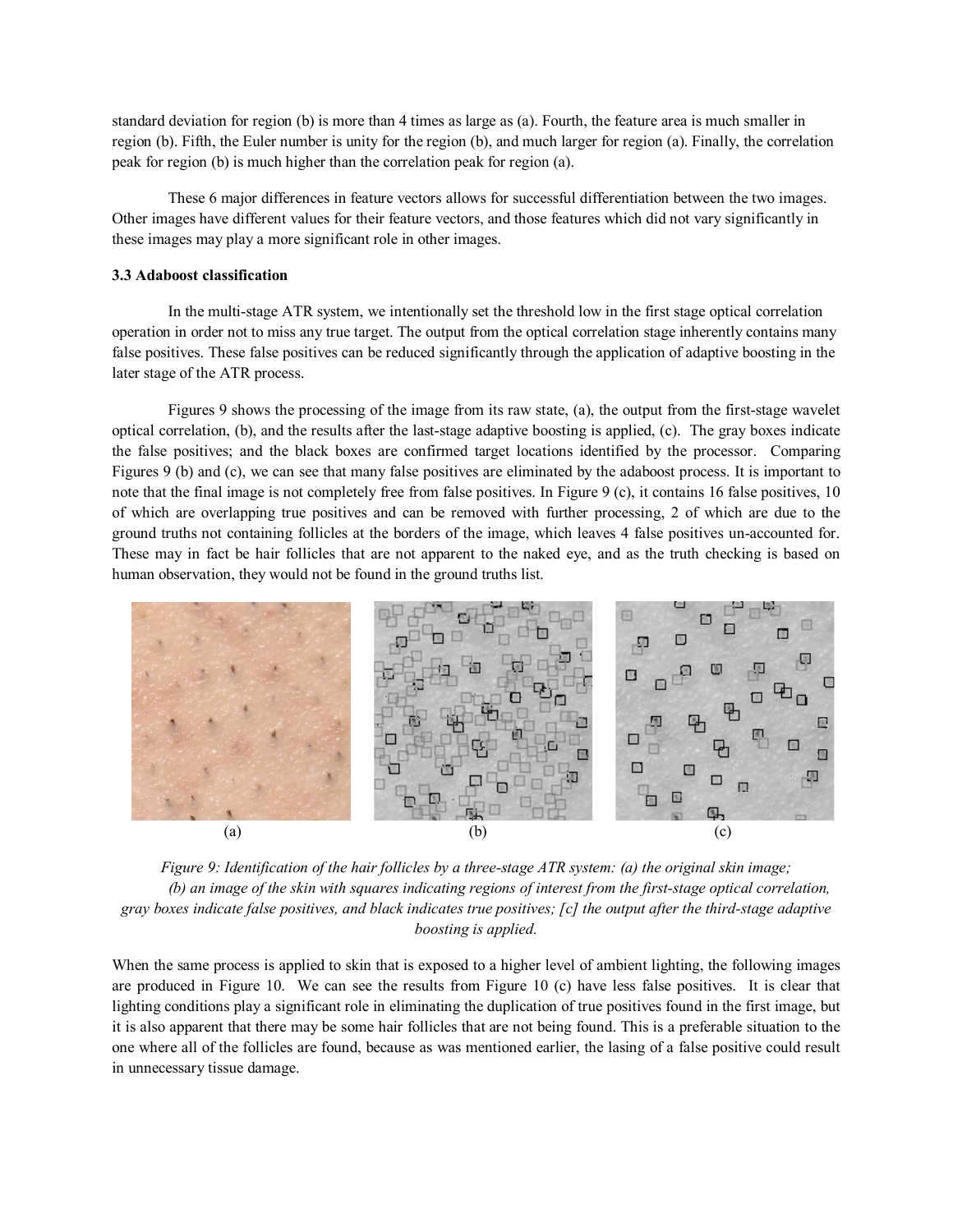

*Figure 10: ATR results in a brightly lit image: (a) original skin image; (b) output from the first-stage correlation stage; (c) the output after the third-stage adaptive boosting is applied.*

# **4. EXPERIMENTAL RESULTS AND DISCUSSIONS**

In the experimental testing, skin images were cut into smaller sizes. Each image is 400x400 pixels, and the computer has a 3.16 GHz processor and 4 GB of ram. The output from the ATR system has the best performance on brightly lit sections of skin, with freshly shaven hair.

Based on the outputs from the three-stage target recognition program, the following free response receiver operating characteristic, or FROC, curves were generated. The first FROC curve, in Figure 11, is operating on a data



*Figure 11:* Free response receiver operating characteristic *(FROC) curve for variable lighting conditions: Y-axis: performance – percentage of true identification of hair follicles; X-axis: average number of false identification per image.*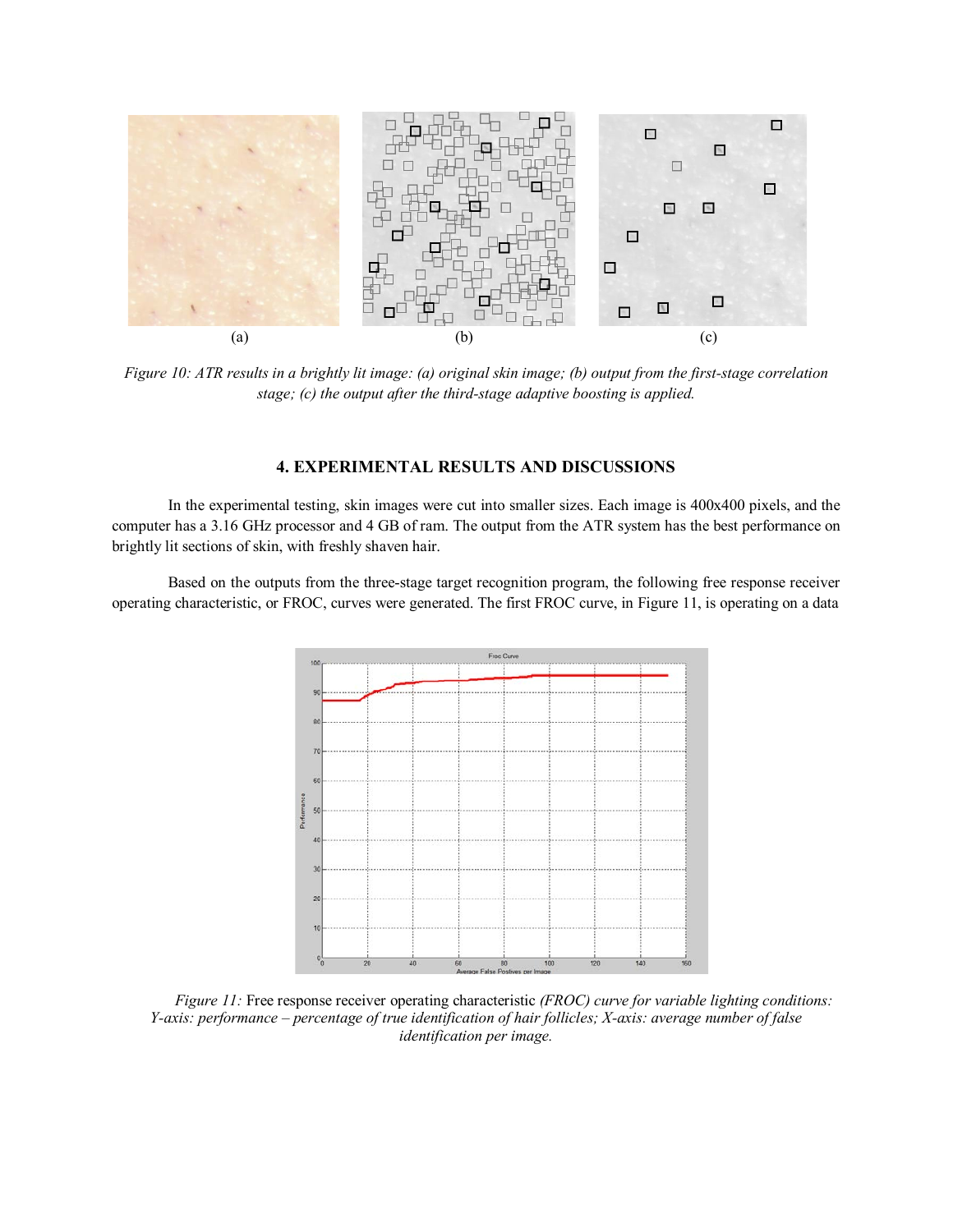set with varying lighting conditions, but has excellent performance in the 0-5 false positives per image region. It does not approach 100 percent accuracy, even as the false positives per image approach 300, but this is not a concern as current state of the art laser hair removal procedures require several treatments, and a real time system would have many more opportunities to find follicles which avoid initial classification. Under these conditions, a lower bound for the performance is 77 percent identification with a maximum of 2 false positives per image.

For the purposes of hair removal, minimization of false positives take precedence over the pursuit of 100 percent accuracy, as the consequences for leaving a hair behind are much less significant than those associated with lasing a non-hair follicle region. Additionally, follicles that are not identified in the first image may be more apparent when viewed from a different angle. Accordingly, if this system were to be applied to a real time data stream, there would be several opportunities to identify follicles that escape initial identification.

The skin and hair have various colors. The contrast between the hair and the skin would affect the performance of the ATR system. Proper lighting would help the detection of the hair follicles in the skin images. The RGB color channels have been exploited to find the maximum contrast of the image. Hair follicles may be under the skin that may be hard to see from above the skin. Near IR light in the 700nm – 1200nm may penetrate the skin and reveal the hair follicle under the skin. The CCD and CMOS cameras are sensitive to the NIR light. If the ATR system were to include a NIR lighting, the ATR system may exhibit improved false positive rejection, and the ability to see a few millimeters beneath the epidermis. This would allow for greater precision during the lasing process.

#### **5. CONCLUSIONS**

It is evident that a properly tuned ATR system can identify hair follicles with a great degree of accuracy, or with a sufficient degree of accuracy and a large safety margin. Our preliminary experiments with a multi-stage ATR system have shown accurate identification of hair follicles in the skin images. Under conditions that are likely to be present in a medical procedure, specifically the presence of sufficient lighting, and the recent shaving of the test area, the autonomous target identification system could be safely used in conjunction with a laser scanning system to autonomously lase hair follicles. The precision benefits of using an autonomous system would allow for a smaller focal point, thus causing less damage to surrounding tissue.

#### **ACKNOWLEDGEMENTS**

This research was carried out at the Jet Propulsion Laboratory, California Institute of Technology under a contract with the National Aeronautics and Space Administration and was sponsored by the SIRI internship program through NASA, JPL, and Caltech.

# **REFERENCES**

- 1. http://www.skincareguide.ca/treatments/laser\_hair\_removal.html.
- 2. Nalwa, V. S., "A guided tour of computer vision," Addison-Wesley (1993).
- 3. T. Lu, C. Hughlett, H. Zhou, T-H. Chao, and J. Hanan, "Neural network post-processing of grayscale optical correlator," *SPIE Proceedings,* **5908** (2005).